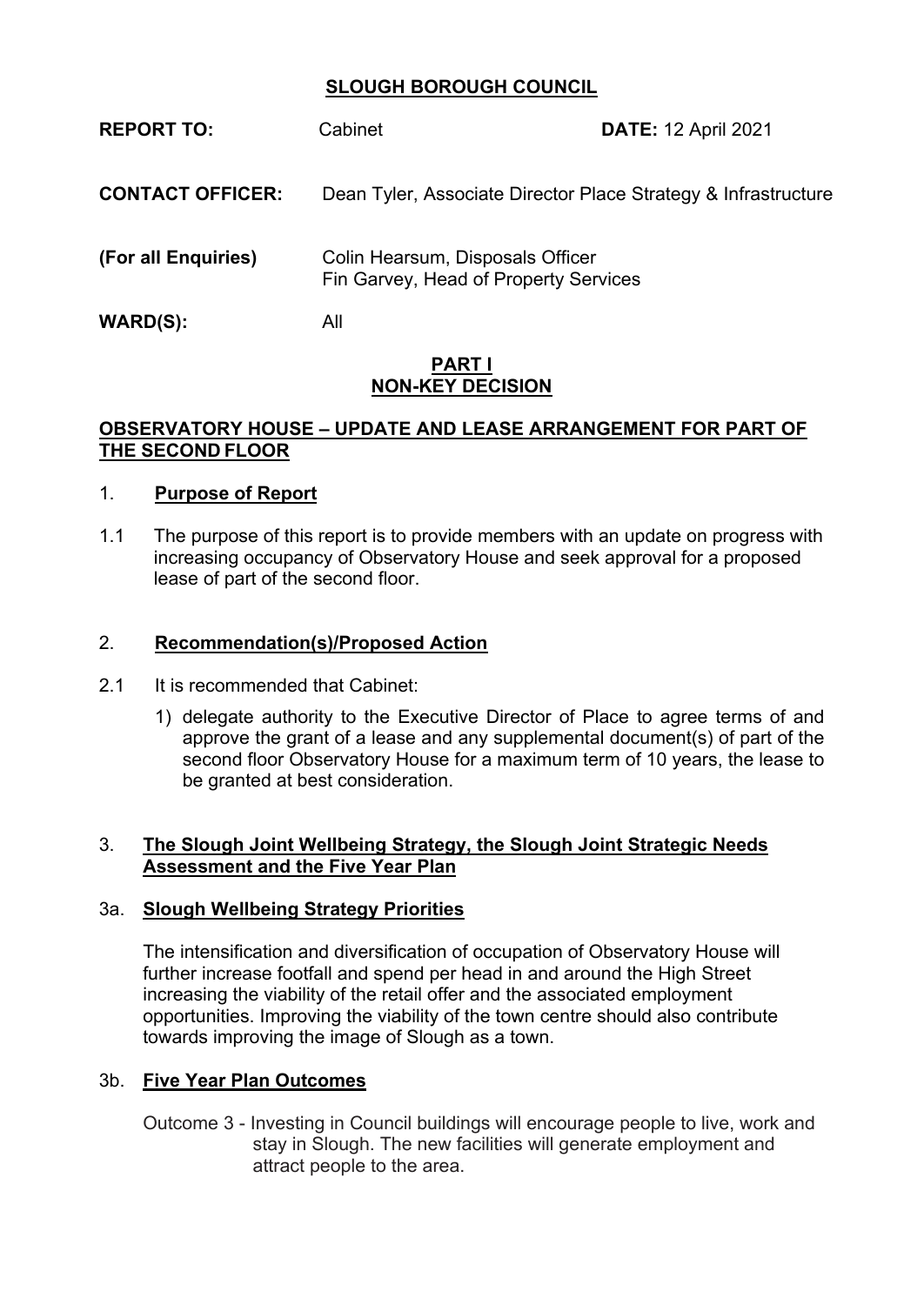Outcome 5 - Investing in Council buildings will help attract and retain businesses whilst directly creating opportunities for our residents.

## 4. **Other Implications**

### (a) Financial

This business case for the leasing 4,000 sqft of the second floor predominantly focuses on maximising the flexibility, opportunities and the ongoing sustainability of the Observatory House building. The proposed lease will provide a financial return to the Council for floor space that was previously assumed to be paid for and utilised by SBC.

The Council's approved Medium Term Financial Strategy assumes rental income for Observatory House of £75k in 2021/22, a further £300k in 2022/23 and a further £150k in 2023/24, £525k in total ongoing. Subject to completion, the lease of this part of the second floor will deliver an income of over £100k per year from 2022/23. The remaining additional income is anticipated to come from renting an additional 12,000 sqft of space within 2 years.

| Recommen                                                                                                                                                                                        | Risks/                                                                                     | Current                                                                                                             | Using the Risk                             | Future                                                                                                                         |
|-------------------------------------------------------------------------------------------------------------------------------------------------------------------------------------------------|--------------------------------------------------------------------------------------------|---------------------------------------------------------------------------------------------------------------------|--------------------------------------------|--------------------------------------------------------------------------------------------------------------------------------|
| dation from                                                                                                                                                                                     | Threats/                                                                                   | Controls                                                                                                            | Management                                 | Controls                                                                                                                       |
| section 2                                                                                                                                                                                       | Opportunities                                                                              |                                                                                                                     | <b>Matrix Score</b>                        |                                                                                                                                |
| above                                                                                                                                                                                           |                                                                                            |                                                                                                                     | the risk                                   |                                                                                                                                |
| Delegate<br>authority to<br>the<br>Executive<br>Director of<br>Place to                                                                                                                         | $Legal$ - competing<br>priorities could<br>create delays.                                  | The Council will<br>appoint HB Public<br>Law to prepare<br>the lease / licence<br>as required.                      | 4                                          | The proposed<br>tenants will be<br>under contract<br>to comply with<br>their<br>obligations<br>which will be                   |
| agree terms                                                                                                                                                                                     |                                                                                            |                                                                                                                     | 3                                          | monitored.                                                                                                                     |
| of and<br>approve the<br>grant of a<br>lease and<br>any<br>supplement<br>al<br>document(s)<br>of part of<br>the second<br>floor<br>Observatory<br>House for a<br>maximum<br>term of 10<br>years | Property -<br>The property could<br>have internal or<br>external defects<br>that emerge.   | The landlord<br>(SBC) will<br>maintain and<br>recover part of the<br>cost under the 2 <sup>nd</sup><br>floor lease. |                                            | <b>Building</b><br>Management<br>monitor the<br>building and<br>the<br>performance<br>of the plant /<br>equipment<br>services. |
|                                                                                                                                                                                                 | Staff Issues -<br>Impact of loss of 2nd<br>floor space on<br>those occupying<br>this area. | The project will<br>relocate those<br>within this area to<br>other parts of the<br>building.                        | $\overline{4}$                             | There are<br>other<br>opportunities<br>for working<br>space outside<br>of Observatory<br>House which<br>can be used.           |
|                                                                                                                                                                                                 | Impact of COVID-<br>19 pandemic on<br>viability and safety.                                | Build capacity into<br>the design.<br>Liaise with<br>Council's<br><b>Workplace Safety</b><br>Group.                 | 9<br>(Critical impact.<br>Low probability) | Ongoing<br>review pre and<br>post handover.                                                                                    |

#### (b) Risk Management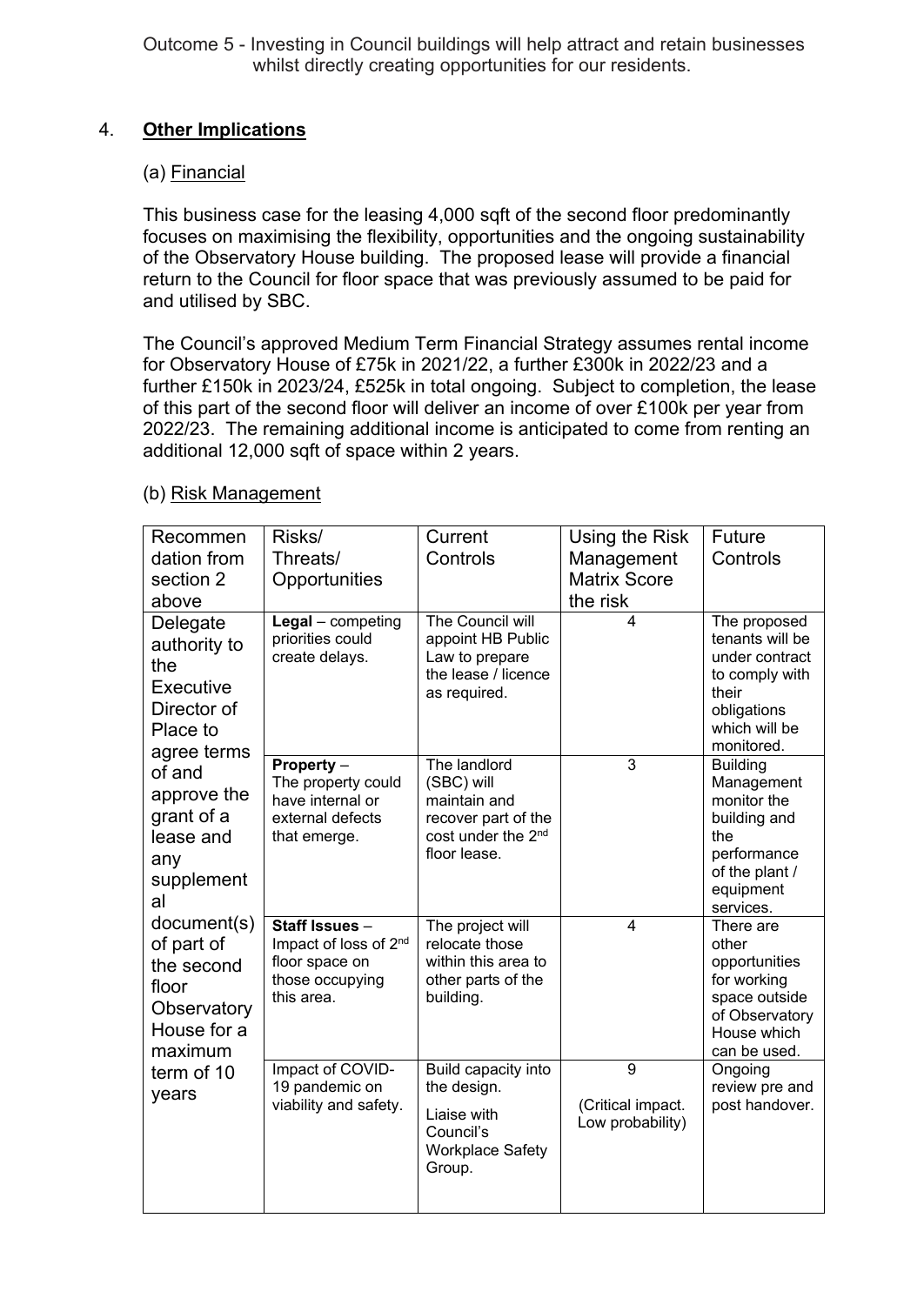# (c) Human Rights Act and Other Legal Implications

- There are no human rights implications in these proposals.
- The disposal of the second floor complies with market subsidy rules.
- Pursuant to section 123 (2) of the Local Government Act 1972, local authorities are not to dispose of general fund land for a consideration which is less than the best consideration that can be reasonably obtained without the consent of the Secretary of State. The proposed lease of the 2<sup>nd</sup> floor for the will be at open market value.

# (d) Procurement Implications

There are no procurement implications in these proposals.

# (e) Equalities Impact Assessment

There are no equalities implications in these proposals.

# 5. **Supporting Information**

# **Background**

- 5.1 In May 2018 a paper was brought before Cabinet for the purchase of Observatory House. In addition to the operational benefits for the Council, the purchase proposed that relocating SBC's headquarters to the town centre will increase footfall and spend per head in and around the High Street increasing the viability of the retail offer and the associated employment opportunities.
- 5.2 The paper also highlighted the Council strategy to reduce desk ratios from 8:10 for most staff to 5:10 for all staff as part of the Transformation Agenda. In addition, the Council has been working to develop a network of community hubs that will allow council staff to work in the localities. Together these will create additional space to lease and generate additional income for the Council.
- 5.3 In approving the recommendation to purchase Observatory House, it was agreed that the 4<sup>th</sup> and 5<sup>th</sup> floors would be released to third parties to generate income and maximise the benefits of the building.
- 5.4 The fourth floor is now dedicated to Slough Children First Limited (formerly Slough Children's Services Trust) along with a suite of public offices on the ground floor. The Trust was the last remaining occupant of St Martin's Place, the successful relocation to Observatory House enables the redevelopment of that site to create new homes.
- 5.5 The decision taken by Cabinet last year to dedicate the  $5<sup>th</sup>$  floor to the Slough Innovation Space and Future Skills Hub will ensure that the space is contributing positively to the economic development of Slough. An update on this project will follow at the next meeting of Cabinet.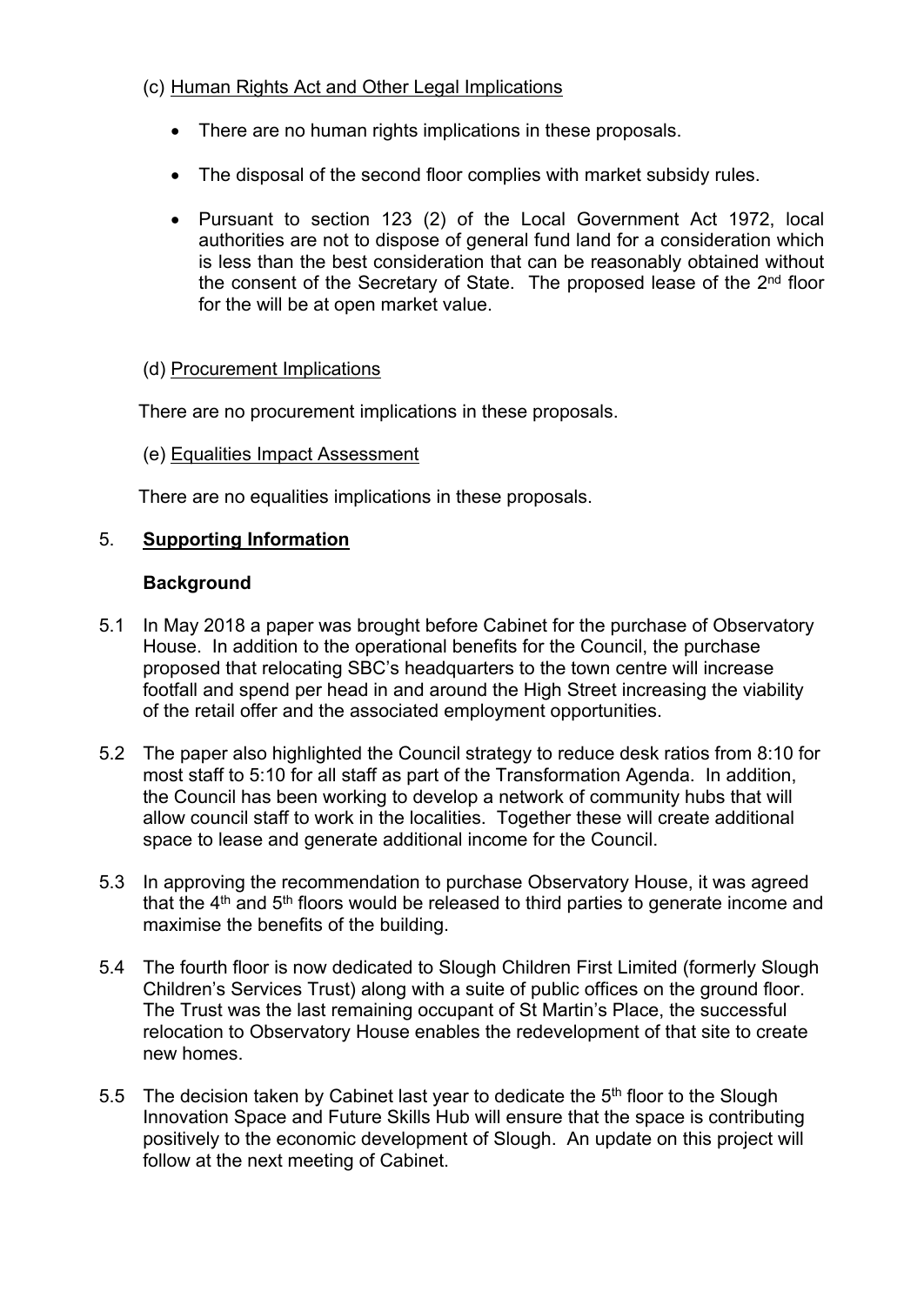5.6 Whilst it was always intended that the move to Observatory House would deliver smarter and flexible working as part of the transformation agenda, the unforeseen increase in home working from March 2020 has accelerated this outcome. Taking account of changing working patterns when the country comes out of lockdown, the Medium Term Financial Strategy ("MTFS") assumed that the equivalent of an additional floor of space (circa 16,000 sqft) could be leased within three years. In accordance with the MTFS and the budget for 2021/22, this report seeks approval to lease circa 3,600 sqft of space on the 2<sup>nd</sup> floor.

# **2nd Floor – Lease to Third Party**

- 5.7. A lease of circa 3,600 sq. ft. on the second floor of Observatory House will increase utilisation, and secure further financial benefits to the Council. It is proposed that this will be on the basis of a 10 year internal repairing lease, inside the Landlord & Tenant Act 1954. Car parking spaces will be provided at Herschel Car Park as part of the arrangement and it is also proposed to allow the tenant access to the kitchen on the second floor to simplify the fit-out and also to promote interaction between the tenant and staff, particularly planning. As a further benefit, the tenant will be paying business rates and contributing to maintaining the upkeep of common parts of the building.
- 5.8 The final terms of the lease including the rental charge and rent free period are still subject to negotiation.
- 5.9 The expectation is that occupation could take place by the end of September, 2021. The area is currently assigned to the Food Safety team and Adult Social Care. These services will be re-located within the building. Whilst interest has been shown from an additional third party to co-locate within Observatory House, further analysis will be required before making any recommendations. This analysis will take into account insight that emerges in a post-lockdown environment and the results will be presented to Cabinet if the recommendation will be to proceed with the third party.
- 5.10 The occupation of the space will be subject to the same rules which apply to Council staff and will be subject to approval by the Workplace Safety Group. Currently the government roadmap suggests that businesses can start to return to work with COVID-secure restrictions from 21<sup>st</sup> May 2021. Unless the national picture changes, it is anticipated that staff would start to return on an approved and phased basis from June with a high occupancy level starting to appear by September 2021.

#### 5.11 **Programme**

Based on the most up-to-date programme, timescales for the 2<sup>nd</sup> floor letting are as follows:

| <b>Milestone</b>                   | Target         |
|------------------------------------|----------------|
| <b>Cabinet Decision</b>            | April 2021     |
| Agreed Heads of Terms              | May 2021       |
| <b>Executed Lease</b>              | May 2021       |
| <b>Fit-out Completion Complete</b> | September 2021 |
| <b>Occupation</b>                  | October 2021   |